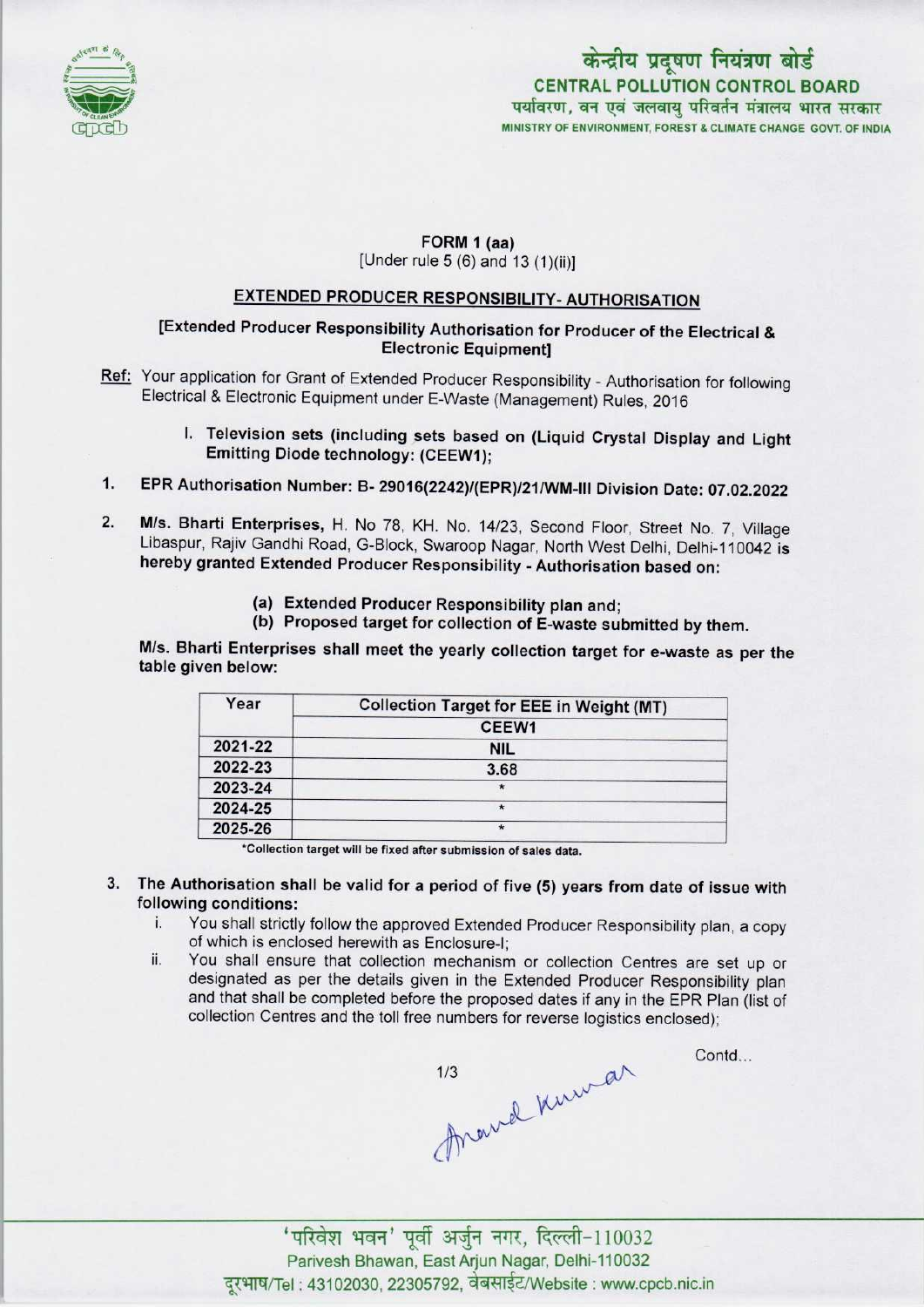

#### From pre page...

- iii. You shall ensure that all the collected e-waste is channelized to your dismantler/recycler M/s Global Waste Solutions, Khasra No 71/22/2/1, 74/3/1, Khewat No 216, Khatauni No 323, Ram Nagar Hadbast No 6 Tehsil Ganaur, Sonepat, Sonipat, Haryana, 131001 and record shall be maintained at dismantler/recycler and at your end.
- iv. You shall maintain records, in Form-2 of these Rules, of e-waste and make such records available for scrutiny by Central Pollution Control Board;
- v. You shall file annual returns in Form-3 to the Central Pollution Control Board on or before 30th day of June following the financial year to which that returns relates.

## vi. General Terms & Conditions of the Authorisation:

- a. The authorisation shall comply with provisions of the Environment (Protection) Act, 1986 and the E-waste (Management) Rules,2016 made there under;
- b. The authorisation or its renewal shall be produced for inspection at the request of an officer authorised by the Central Pollution Control Board;
- c. Any change in the approved Extended Producer Responsibility plan should be informed to Central Pollution Control Board within 15 days on which decision shall be communicated by Central Pollution Control Board within sixty days;
- d. It is the duty of the authorised person to take prior permission of the Central Pollution Control Board to close down any collection centre/points or any other facility which are part of the EPR plan;
- e.An application for the renewal of authorisation shall be made as laid down in subrule (vi) of rule of 13(1) the E-Waste (Management) Rules, 2016;
- f. The Board reserves right to cancel/amend/revoke the authorisation at any time as per the policy of the Board or Government.

### vii. Additional Conditions: -

- a) That the applicant will submit annual sales data along with annual returns;
- a) That the applicant will submit annual sales data along with different points provided<br>by The title configent has to ensure that the addresses of collection points provided by them in their EPR Plan are correct and traceable and the collection points/centres are functional; That the applicant will submit annual sales data along with annual returm<br>That the applicant has to ensure that the addresses of collection point<br>by them in their EPR Plan are correct and traceable and the<br>points/centres a
- points/centres are functional;<br>
c) That the applicant will submit revised application for grant of EPR Authorisation in<br>
case of applicant adding/changing PRO or changing its EPR Plan;<br>
Contd

2/3

themal human